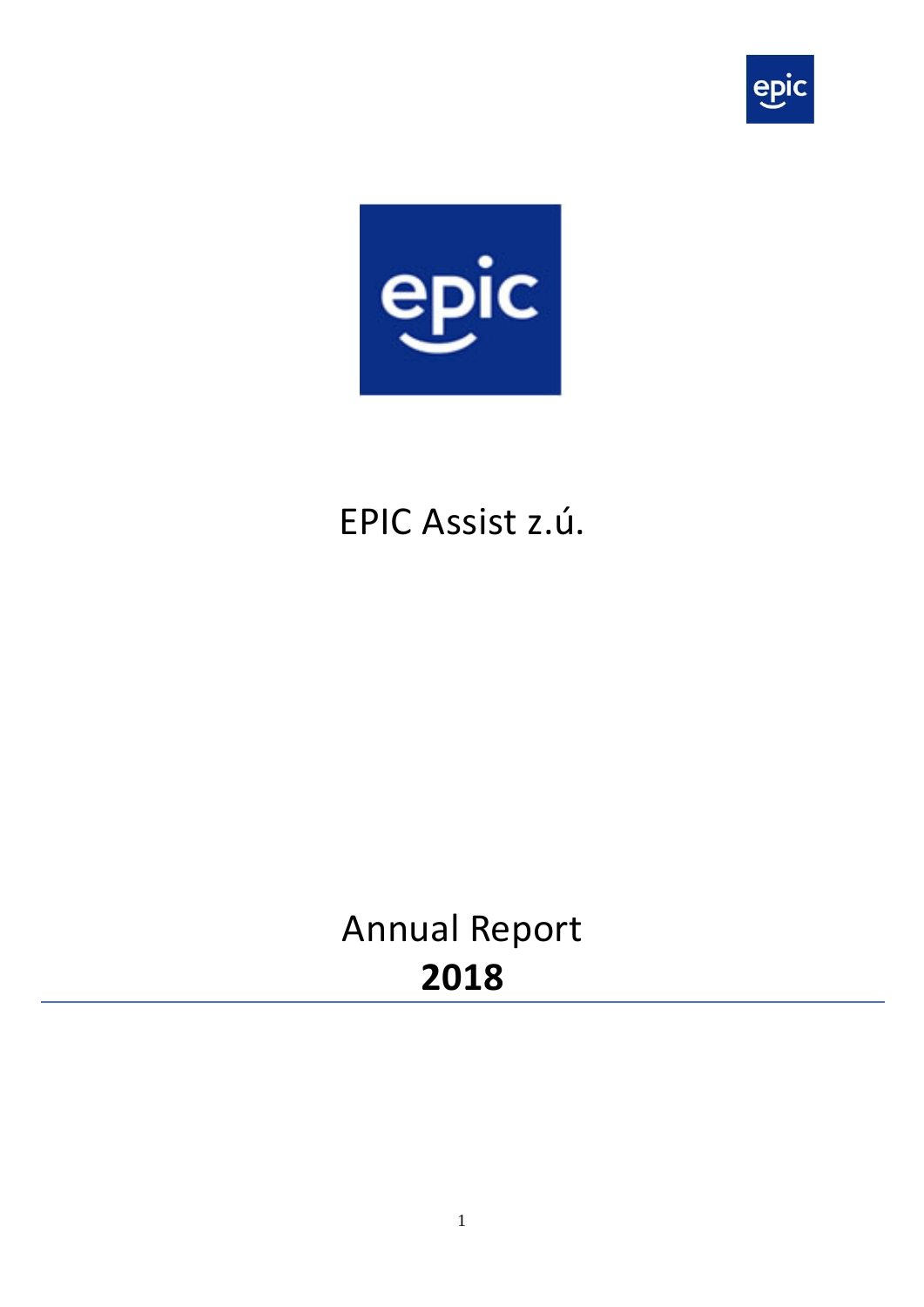

#### *EPIC Assist z.ú.*

#### **Report**

Annual Report of EPIC Assist z.ú. Period: 1. January 2018 to 31 December 2018

#### **Organization Details:**

**Organization name**: EPIC Assist z.ú. **Legal Form:** Institute **Head Office:** Drtinova 557/10, 150 00 Prague 5 - Smíchov **Tel:** +421 (0) 907 945 681 [keith@epic-org.eu,](mailto:keith@epic-org.eu) +420 737 442 146, [tomas.gago@epic-org.eu](mailto:tomas.gago@epic-org.eu) **E-mail:** [tomas.gago@epic.org.eu](mailto:tomas.gago@epic.org.eu)

#### **Banking Details:**

**ID:** 02429624 **Bank Address:** Raiffeisenbank a.s., Hvězdova 1716/2b, 140 78 Prague 4 **Bank Account:** CZK 5051012928 **Date of Establishment:** 12th December 2013

#### **Founder Details:**

EPIC Employment Service Inc. Level 1, 230 Lutwyche Road, Windsor QLD 4030, Australia

#### **Statutory Authority:**

Keith Martin, Director

#### **Number of employees:** 1

#### **Registration:**

EPIC ASSIST Z.Ú., U 733 is maintained at the Municipal Court in Prague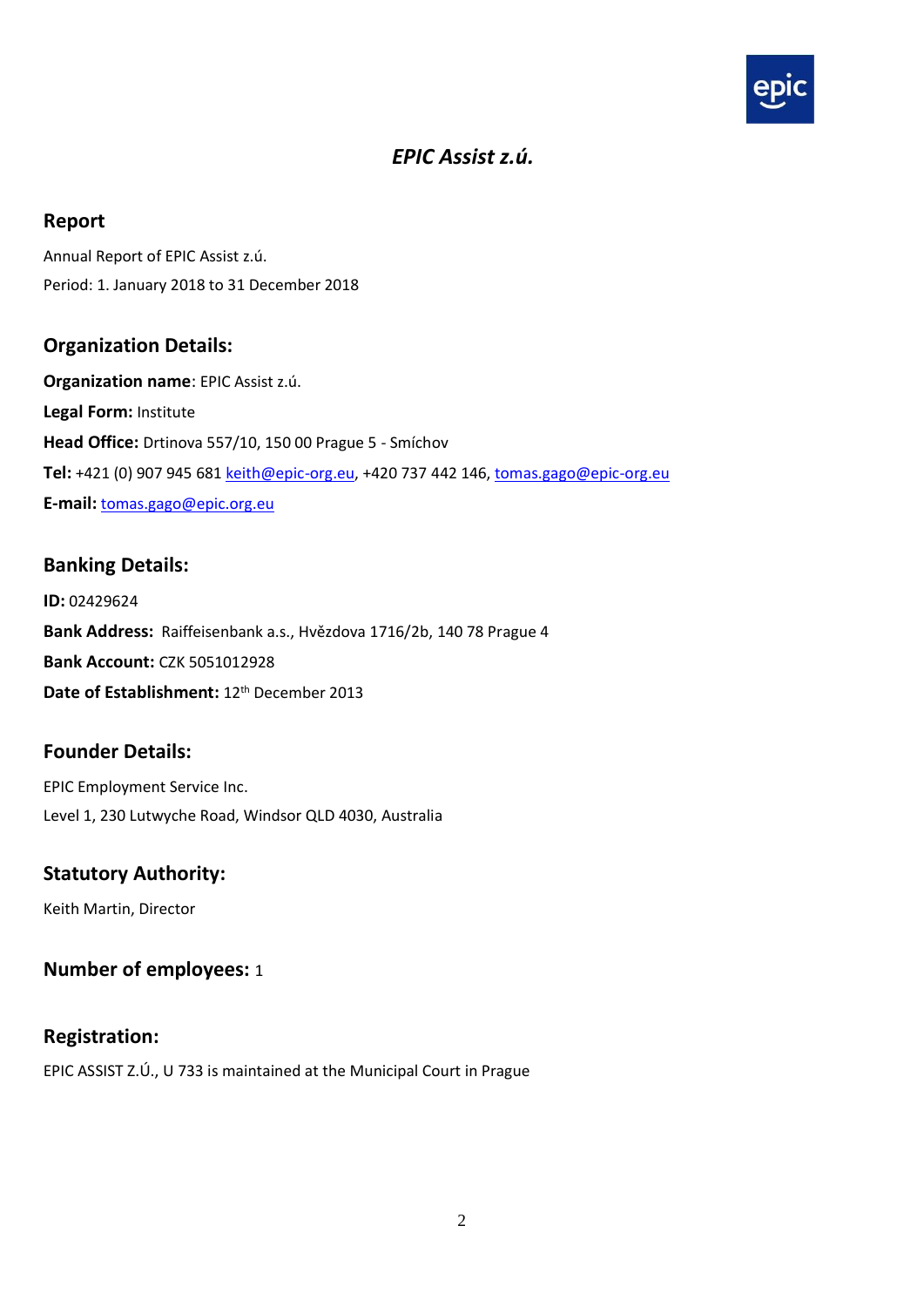

#### **Type of beneficial services:**

#### *a. Legal and consulting services:*

- i. Representing clients in negotiations concerning employment and in matters related to employment
- ii. Providing advisory assistance to disadvantaged people in society
- iii. Helping clients in emergency

#### *b. Consulting services:*

i. Participation in meetings with key stakeholders on the choice of policy in respect of social issues

ii. Contacting representatives of the business community and the government in order to explain the needs of the disadvantaged

iii. Providing consultation to both individuals and groups of disadvantaged people

- *c. Training Services:*
	- i. Preparation of clients with disabilities for negotiations with potential employers

ii. Informing the public about the needs and the situation of disadvantaged people

iii. Participation in the training programs of other nongovernmental organizations regarding the issue of improving the conditions in the process of seeking employment for disadvantaged people, including their retraining

iv. Preparation of pilot projects providing employment as well as training aimed at preparing youth to employment, including the disadvantaged and people with disabilities.

v. Coordination and organization of seminars, conferences and training programs aimed at helping the disadvantaged to better integration into society

vi. Implementation of educational and training activities to spreading good practice when working with groups of the disadvantaged

#### **Organizational structure**

#### **Governing Board**

- Donald Campbell
- Michael Eastgate
- William Gamack

#### **Supervisory Board**

- Peter Michael Gesch
- Bradley John Harbourne
- Jan Petr Pajas

#### **Statutory body:**

Keith Martin, Director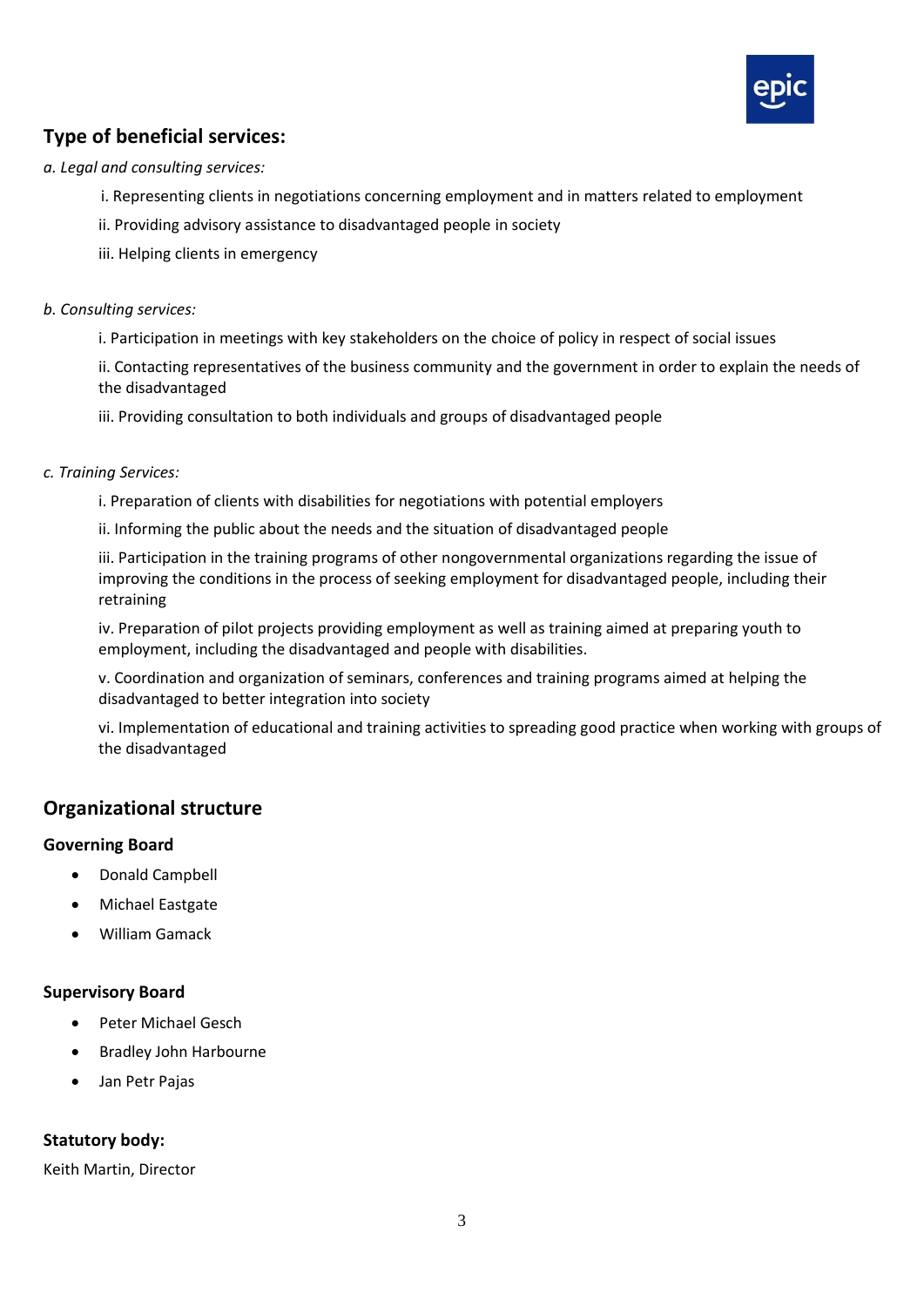

#### **Activities undertaken during the reporting period in the context of generally beneficial services:**

In 2018 Epic Assist z.ú. continued its work at the IMPACT HUB facility at Drtinova 10, 150 00 Prague 5. This facility has again provided us with a great place for efficient work for a low rent.

Staffing has not changed. The Program Manager based in Prague together with the Central Europe Coordinator based in Bratislava continued to create and submit projects and expand collaboration with other subjects in the Czech Republic and abroad.

#### *Projects submitted or in preparation in 2018*

In the 2018 we have submitted a number of interesting and high-quality projects to the EU and ministerial donors (mainly Ministry of Labour and Social Affairs) as well as to several private Czech and international foundations. However, the conversion rate of successful projects has not fulfilled our expectations. That may partially be caused by the short project practice in the Czech Republic and lower awareness about EPIC's activities in the Czech Republic. We have decided to improve this situation by common process of EPIC Czech Republic and EPIC Slovakia for submitting project proposals. Proposals submitted to the donors are listed below:

• **Creating a European alliance of boosting e-literacy between generations**

**Donor**: IUVENTA (ERASMUS+K2) **Lead Partner**: EPIC Slovakia **Partners**: SIMBIOZA Slovenia, EPIC Czech Republic **Budget**: 160 000 EUR **Decision expected**: December 2018

- **Symbiosis among generations – youth volunteers teach elderly a digital literacy Donor**: VELUX FOUNDATION **Lead Partner**: Epic Slovakia or EPIC Czech Republic **Expert partner**: SIMBIOZA SLOVENIA **Budget**: is being prepared (expected up to 1MEUR)
- **HELP TO PEOPLE AFTER BURNING ACCIDENTS – SOCIAL and HEALTH REHABILITATION Donor:** Foundation AVAST, Czech Republic **Lead Partner**: Avalone NGO, Czech Republic **Submitted**: May 14, 2018
- **Creation of favourable environment for young and handicapped people to find best match at the Czech and Slovak job market Donor**: Velux Foundations **Duration of project**: 5years **Lead partner**: EPIC Slovakia **Budget:** 654 000 EUR **Submitted**: June 26, 2018 **Decision expected:** September 2018
- **Competency-based teaching in Professional Education – a Social Entrepreneurship Project Donor**: MGC Challenge – Gates Foundation **Lead Partner**: Anglo-American University, Czech Republic **Submitted**: May 14, 2018 **Budget:** 85 000 USD
- **Crisis Centre for young people suffering from burn accident – social and mental rehabilitation Donor**: Foundation AVAST, Czech Republic **Lead Partner**: Avalone NGO, Czech Republic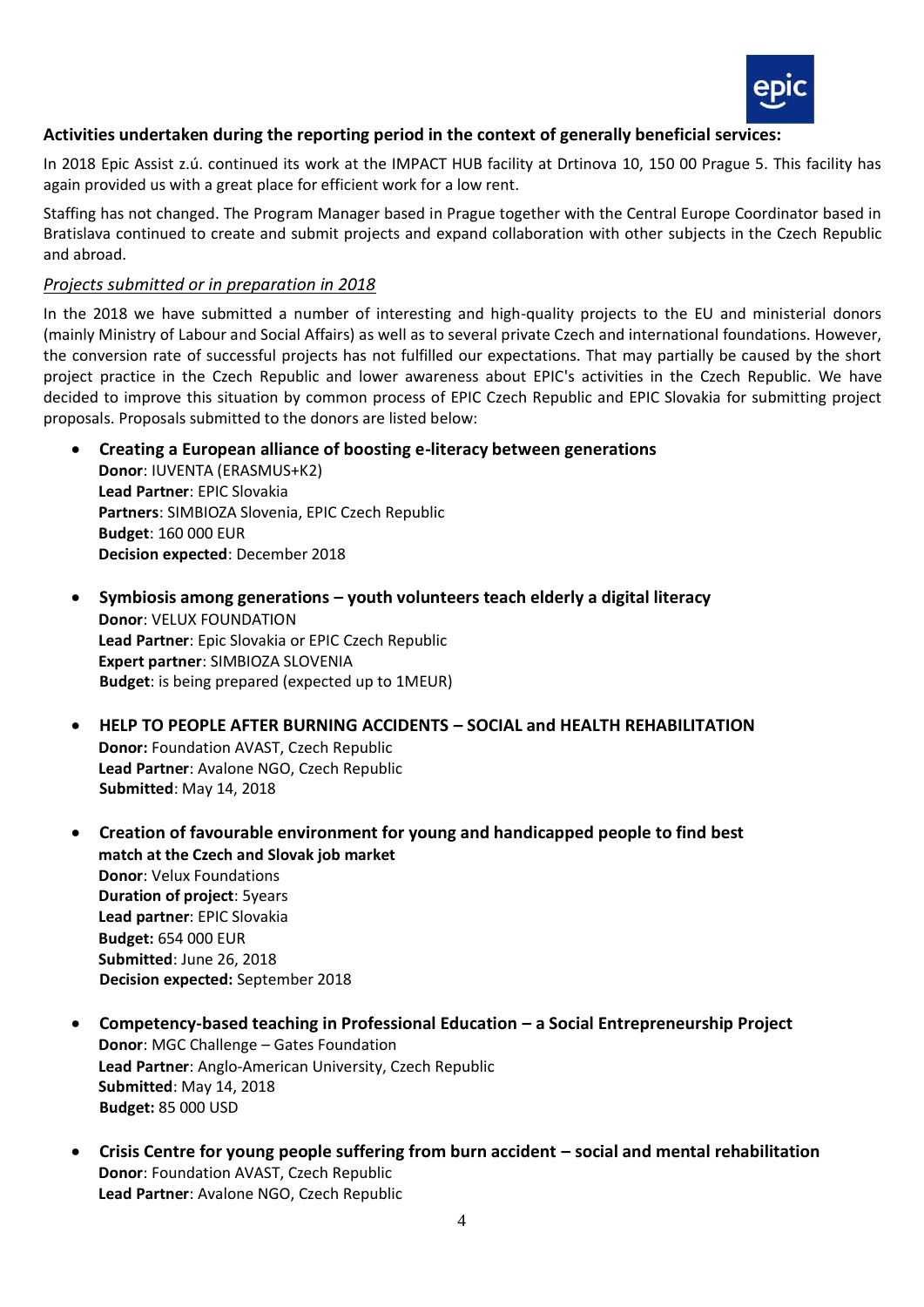

**Submitted**: May 14, 2018 **Budget:** 200 000 EUR

• **Helping women in socially excluded area – work rehabilitation – pilot project Donor**: Embassy of the United States of America **Lead Partner**: BACHTALE, z.s. (NGO) **Submitted**: December 13, 2018 **Budget:** 24 984 USD

#### **Visits of the Australian Founder**

On the 15<sup>th</sup> of November the meeting with the members of the Australian Board of Trustees of the EPIC Assist Brisbane was held in the EPIC Slovakia NGO headquarters. The goal of the meeting was to map activities and find a way for future development of EPIC Czech Republic and Slovakia. This meeting was attended by Mr. Keith Martin, General Director and Donald Campbell, Member of Board of the EPIC Assist, who were representing the Australian parent company.



A strategic meeting followed this visit in the days of 27th – 29th of November, with the main goal to benefit from last years' experience, to develop a SWOT analysis of EPIC Czech Republic and Slovakia activities and to aim the short-term yearly plan to actions with success indicators of our activity in 2019.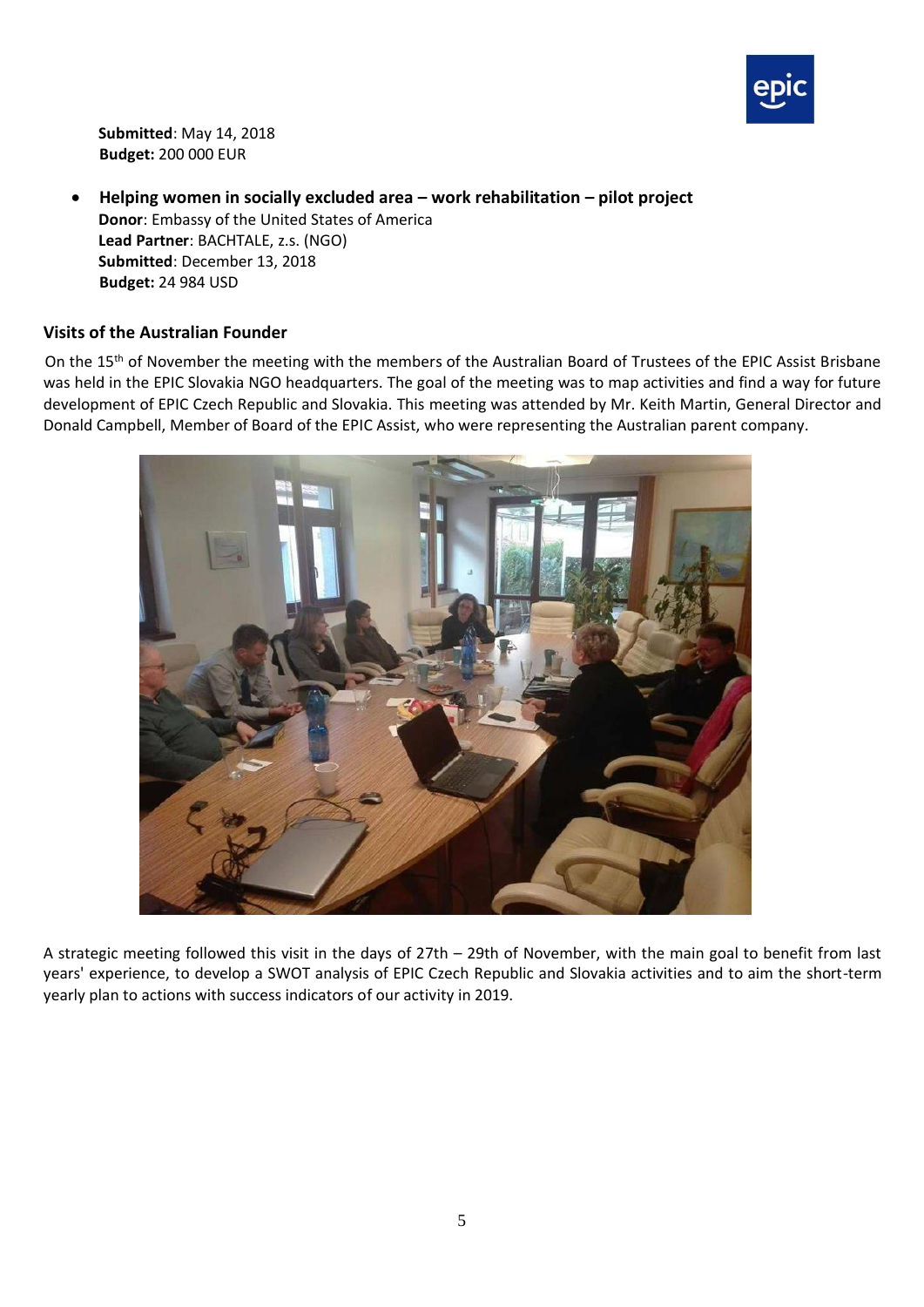



On the 29<sup>th</sup> of November we also participated in a truly stimulating workshop called "Social Economy – examples of good practice II." ("Sociálna ekonomika - príklady dobrej praxe II." In original), co-organized by the EPIC Slovakia together with the Faculty of Economics, the Department of Social Development and Work, that was held on the occasion of The International Day of Persons with Disabilities. A lot of challenging and inspiring topics from the field of employing persons with disabilities that can be applied across other NGOs and fields of help were spoken about.

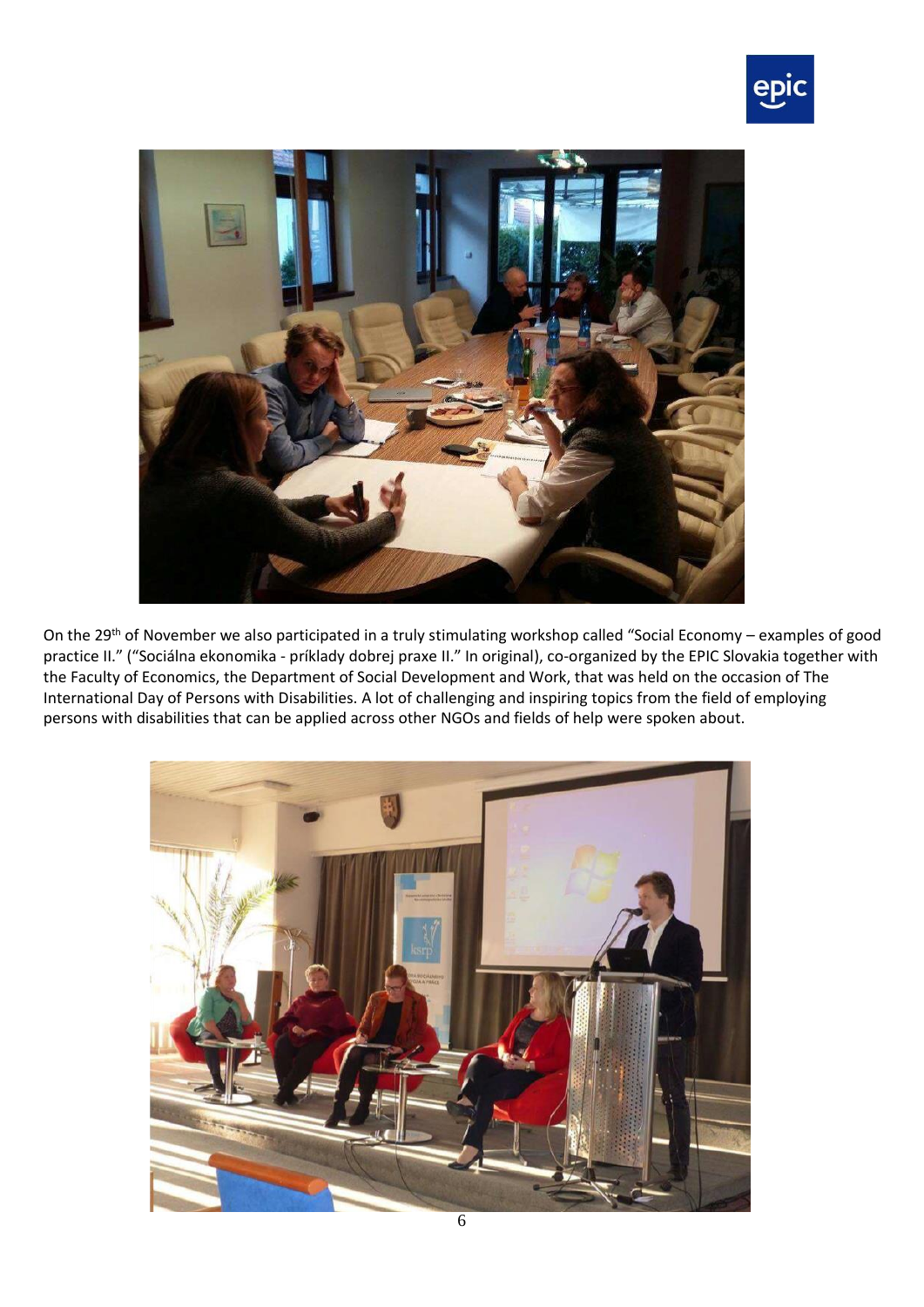

#### **Transformation of the legal status from the o.p.s. to the Institute in 2018**

In 2017 the process of transformation of the legal form from the public service company into an institute had started. This process was finalised on 4<sup>th</sup> of September 2018. The process was longer due to the more complicated international directorial structure and the process of assembling of the follow-up legal documentation needed for the full transformation.

#### **Networking**

EPIC is keen to build long-term relationships with partners at all levels - employers, other NGOs, and state institutions and other stakeholders. The building of other project partnerships and the deepening of project partnerships with other institutions thus continued also throughout 2018. EPIC started or continued to work with the Masaryk University in Brno, the Anglo-American University in Prague or with the Australian Honorary Consulate in the Czech Republic as well as with the NGOs Avalone o.p.s., Bachtale o.p.s., Rytmus o.p.s. and others. On the occasion of the visit of the Central European Coordinator Mrs. Eva Havelková of EPIC Slovakia, we have confirmed our cooperation with the Anglo-American University in Prague by the Memorandum of Understanding.



The enclosed financial report shows the expenditure for this year, which mainly concerns bank fees, wage costs and rental costs in Drtinova Street.

EPIC Assist z.ú. continues to seek new opportunities also in the fifth year of its' operation.

Human resources: EPIC ASSIST o.p.s. has one part-time employee with a half-year contract ending on the 31<sup>st</sup> of January 2019.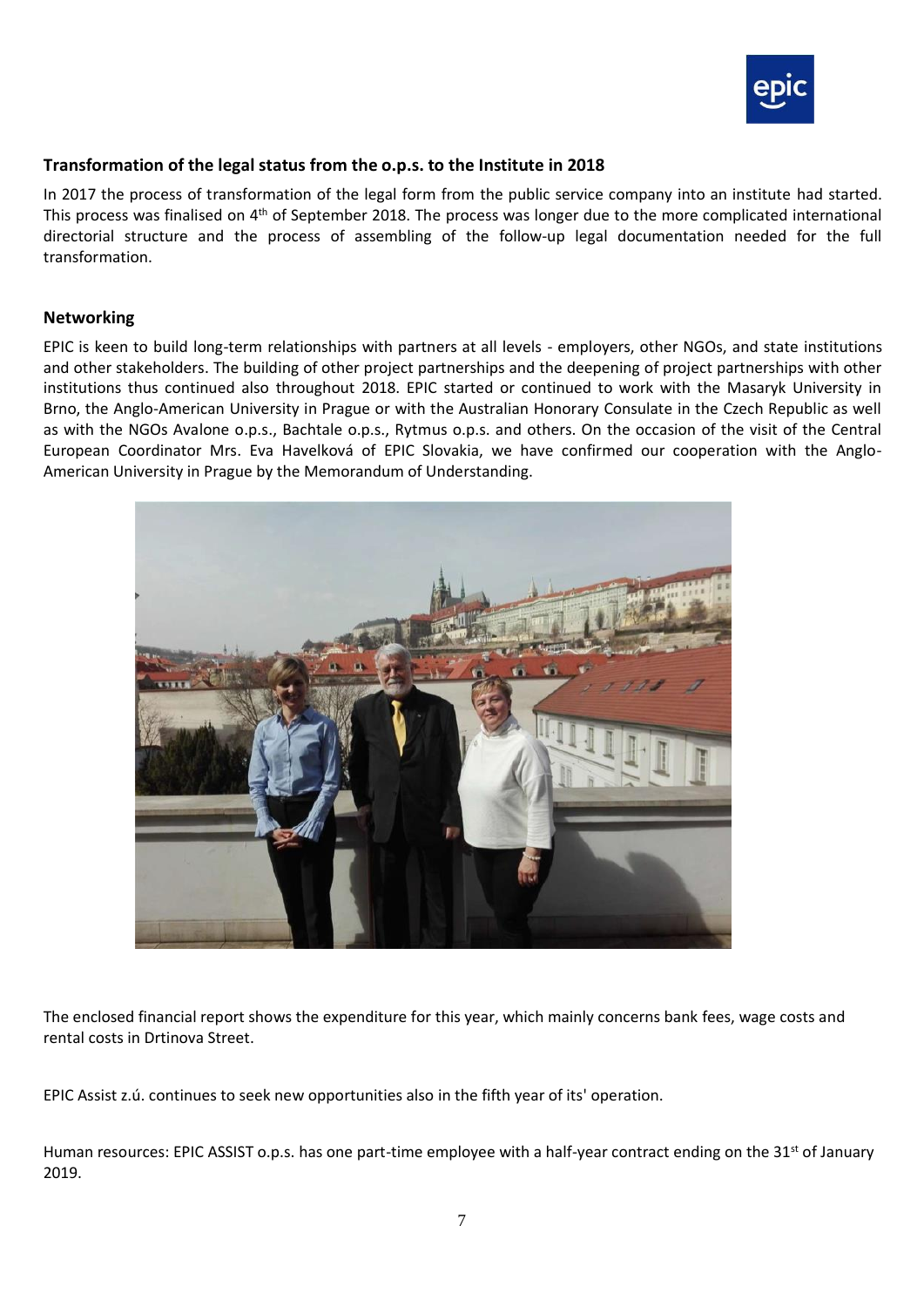

#### **Overview on financial revenues and expenses**

EPIC ASSIST z.ú. did not have any new revenue in 2018. Appendix to Annual Report: Annual Financial Statement 2018 The Annual Report was approved by the Council on 31<sup>st</sup> of May 2018

#### **1) Annual Financial Statement 2018, assessment of basic information it contains**

Annual Financial Statement as of December 31, 2018 creates an Appendix of this Report and contains:

- Balance sheet
- Profit and Loss account
- Notes
- **2) Statement of Auditor to the Annual Financial Statement where an obligation has arisen**

In case of EPIC Assist z.ú. the obligation has not arisen in 2018.

**3) Overview of cash revenue and expenditure including sources of revenues (State of funds as of 31st of December 2018)**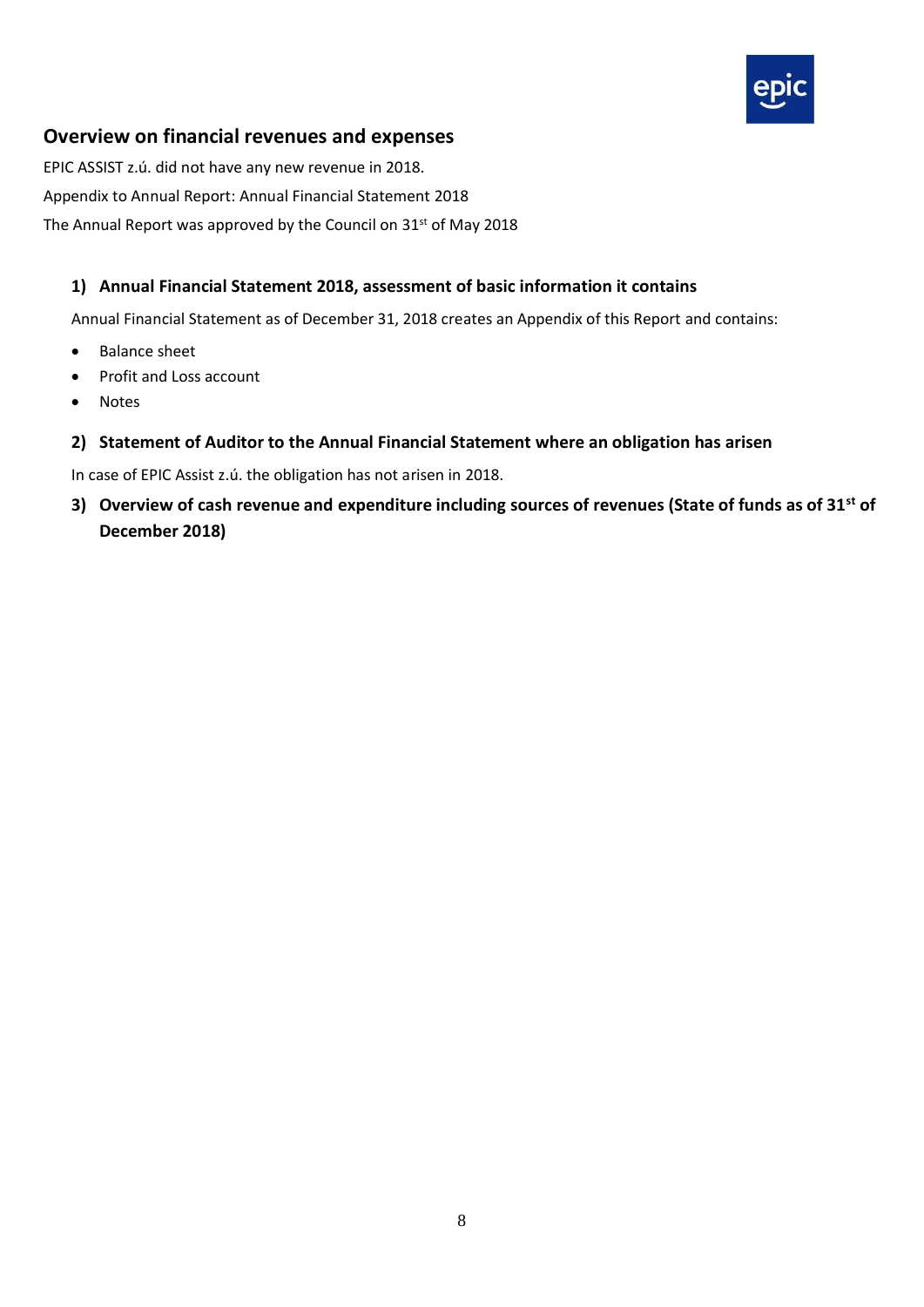### **BALANCE SHEET for non-profit organizations**

in full extent

as of 31.12.2018 (in thousands CZK)

IČO

0 2 4 2 9 6 2 4

Name and residency of the accounting unit EPIC ASSIST, o.p.s. o.p.s.

Drtinova 557 Praha 15000

| ID      |     | <b>ASSETS</b>                                  |                                    | State as of the first day of<br>the accounting period | State as of the last day of the<br>accounting period |
|---------|-----|------------------------------------------------|------------------------------------|-------------------------------------------------------|------------------------------------------------------|
| a       |     | b                                              |                                    | $\mathbf{1}$                                          | $\overline{2}$                                       |
| А.      |     | <b>Total fixed assets</b>                      | $(A.I. + A.I.I. + A.III. + A.IV.)$ | $\overline{O}$                                        | $\overline{0}$                                       |
| A. I.   |     | <b>Total intangible fixed assets</b>           | (sum of A.I.1. to A.I.7.)          | $\overline{O}$                                        | $\overline{0}$                                       |
|         | 1.  | Intangible results of research and development |                                    | $\overline{0}$                                        | $\overline{0}$                                       |
|         | 2.  | Software                                       |                                    | $\overline{0}$                                        | $\Omega$                                             |
|         | 3.  | Royalties                                      |                                    | $\circ$                                               | 0                                                    |
|         | 4.  | Small intangible fixed assets                  |                                    | $\overline{0}$                                        | 0                                                    |
|         | 5.  | Other intangible fixed assets                  |                                    | $\overline{0}$                                        | 0                                                    |
|         | 6.  | Unfinished intangible fixed assets             |                                    | $\overline{O}$                                        | 0                                                    |
|         | 7.  | Advances granted on intangible fixed assets    |                                    | $\overline{0}$                                        | $\overline{0}$                                       |
| A. II.  |     | <b>Total fixed tangible assets</b>             | (sum of A.II.1. to A.II.10.)       | $\overline{O}$                                        | $\overline{0}$                                       |
|         | 1.  | Land                                           |                                    | 0                                                     | 0                                                    |
|         | 2.  | Works of art, objects and collections          |                                    | 0                                                     | 0                                                    |
|         | 3.  | <b>Buildings</b>                               |                                    | $\overline{O}$                                        | 0                                                    |
|         | 4.  | Tangible movable things and their sets         |                                    | 0                                                     | 0                                                    |
|         | 5.  | Perennial crops                                |                                    | $\overline{O}$                                        | $\overline{0}$                                       |
|         | 6.  | Breeding and draught animals                   |                                    | $\overline{0}$                                        | $\overline{0}$                                       |
|         | 7.  | Small tangible fixed assets                    |                                    | 0                                                     | $\overline{0}$                                       |
|         | 8.  | Other tangible fixed assets                    |                                    | $\overline{0}$                                        | 0                                                    |
|         | 9.  | Unfinished tangible fixed assets               |                                    | 0                                                     | 0                                                    |
|         | 10. | Advances granted on tangible fixed assets      |                                    | $\overline{0}$                                        | 0                                                    |
| A. III. |     | <b>Total non-current financial assets</b>      | (sum of A.III.1. to A.III.6.)      | $\mathbf 0$                                           | $\overline{O}$                                       |
|         | 1.  | Shares - controlled or controlling entity      |                                    | $\overline{0}$                                        | $\overline{0}$                                       |
|         | 2.  | Shares - substantial influence                 |                                    | $\overline{0}$                                        | $\overline{0}$                                       |
|         | 3.  | Debt securities held to maturity               |                                    | $\overline{0}$                                        | $\overline{0}$                                       |
|         | 4.  | Loans to organizational units                  |                                    | $\overline{0}$                                        | 0                                                    |
|         | 5.  | Other long-term loans                          |                                    | 0                                                     | 0                                                    |
|         | 6.  | Other long-term assets                         |                                    | 0                                                     | 0                                                    |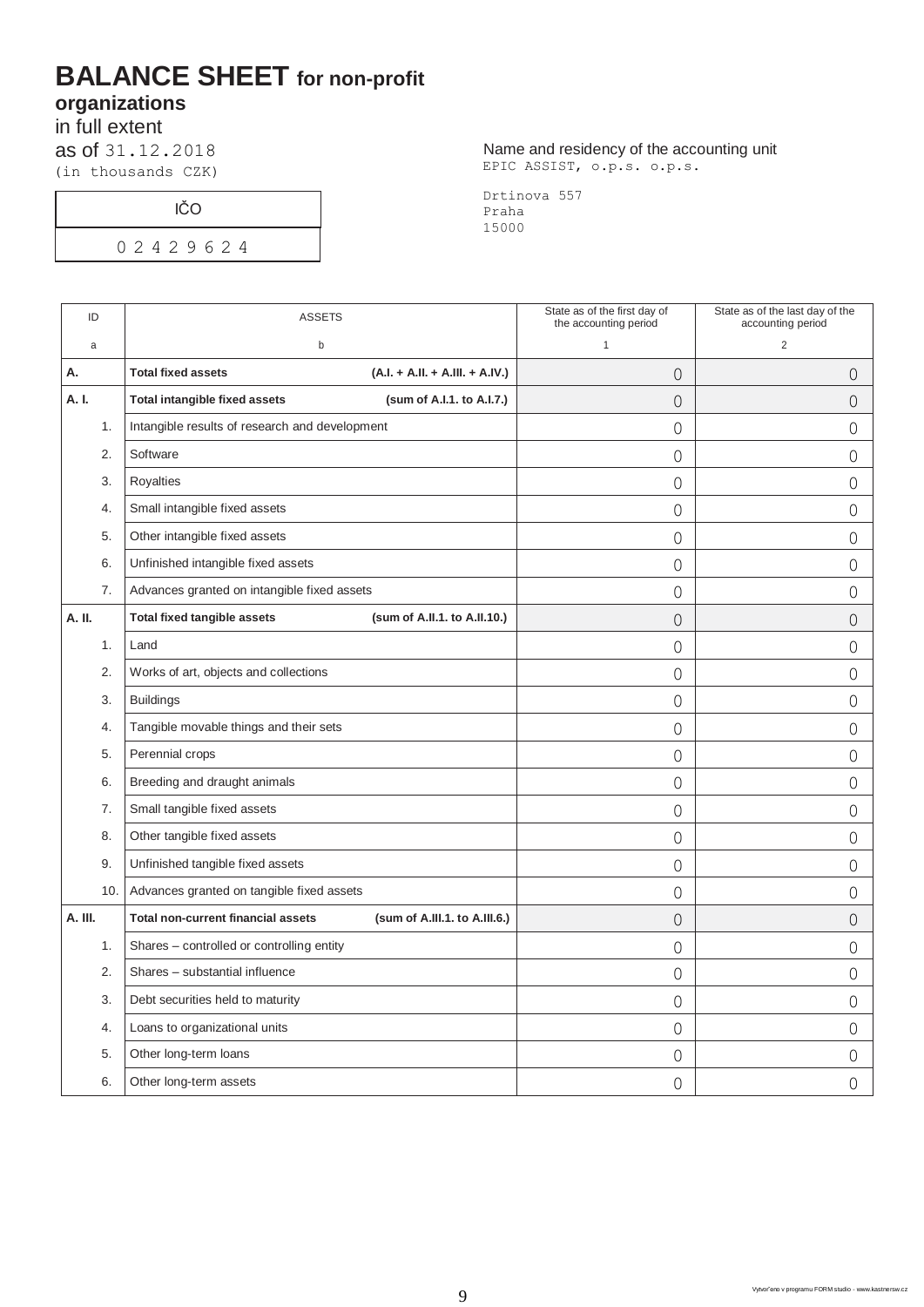| ID            |     | <b>ASSETS</b>                                                                 | State as of the first day of<br>the accounting period | State as of the last day of the<br>accounting period |
|---------------|-----|-------------------------------------------------------------------------------|-------------------------------------------------------|------------------------------------------------------|
| a             |     | b                                                                             | 1                                                     | 2                                                    |
| A. IV.        |     | Accumulated depreciation of fixed assets (sum of A.IV.1 to A.IV.11.)          | 0                                                     | 0                                                    |
|               | 1.  | Accumulated amortization of intangible results of research and<br>development | 0                                                     | 0                                                    |
|               | 2.  | Accumulated amortization of software                                          | 0                                                     | 0                                                    |
|               | 3.  | Accumulated amortization of royalties                                         | 0                                                     | 0                                                    |
|               | 4.  | Accumulated amortization of small intangible fixed assets                     | 0                                                     | 0                                                    |
|               | 5.  | Accumulated amortization of other intangible fixed assets                     | 0                                                     | 0                                                    |
|               | 6.  | Accumulated depreciation of buildings                                         | 0                                                     | 0                                                    |
|               | 7.  | Accumulated depreciation of tangible movable things and their sets            | 0                                                     | 0                                                    |
|               | 8.  | Accumulated depreciation of perennial crops                                   | $\overline{0}$                                        | 0                                                    |
|               | 9.  | Accumulated depreciation of basic herd and cattle                             | 0                                                     | 0                                                    |
|               | 10. | Accumulated depreciation of small tangible fixed assets                       | 0                                                     | 0                                                    |
|               | 11. | Accumulated depreciation of other tangible fixed assets                       | 0                                                     | 0                                                    |
| В.            |     | <b>Total short-term assets</b><br>$(B.I. + B.I.I. + B.III. + B.IV.)$          | 60                                                    | 90                                                   |
| <b>B.I.</b>   |     | (sum of B.I.1. to B.I.9.)<br><b>Total inventory</b>                           | 0                                                     | 0                                                    |
|               | 1.  | Material in stock                                                             | 0                                                     | 0                                                    |
|               | 2.  | Material in transit                                                           | 0                                                     | 0                                                    |
|               | 3.  | Unfinished production                                                         | 0                                                     | 0                                                    |
|               | 4.  | Self-produced semi-finished products                                          | $\mathbf 0$                                           | 0                                                    |
|               | 5.  | Products                                                                      | 0                                                     | 0                                                    |
|               | 6.  | Young and other animals and their groups                                      | $\mathsf{O}$                                          | 0                                                    |
|               | 7.  | Goods in stock and in stores                                                  | 0                                                     | 0                                                    |
|               | 8.  | Goods in transfer                                                             | 0                                                     | 0                                                    |
|               | 9.  | Advances granted on inventory                                                 | 0                                                     | 0                                                    |
| <b>B. II.</b> |     | <b>Total receivables</b><br>(sum of B.II.1. to B.II.19.)                      | 0                                                     | 0                                                    |
|               | 1.  | Subscribers                                                                   | $\overline{0}$                                        | 0                                                    |
|               | 2.  | Bills of exchange for collection                                              | $\overline{0}$                                        | 0                                                    |
|               | 3.  | Receivables from discounted securities                                        | $\overline{0}$                                        | 0                                                    |
|               | 4.  | Operational advances granted                                                  | $\overline{0}$                                        | 0                                                    |
|               | 5.  | Other receivables                                                             | 0                                                     | 0                                                    |
|               | 6.  | Receivables from employees                                                    | $\overline{0}$                                        | 0                                                    |
|               | 7.  | Receivables from social security institutions and public health<br>insurance  | $\overline{0}$                                        | 0                                                    |
|               | 8.  | Income tax                                                                    | $\circledcirc$                                        | 0                                                    |
|               | 9.  | Other direct taxes                                                            | $\mathsf{O}$                                          | 0                                                    |
|               | 10. | Value added tax                                                               | $\circledcirc$                                        | 0                                                    |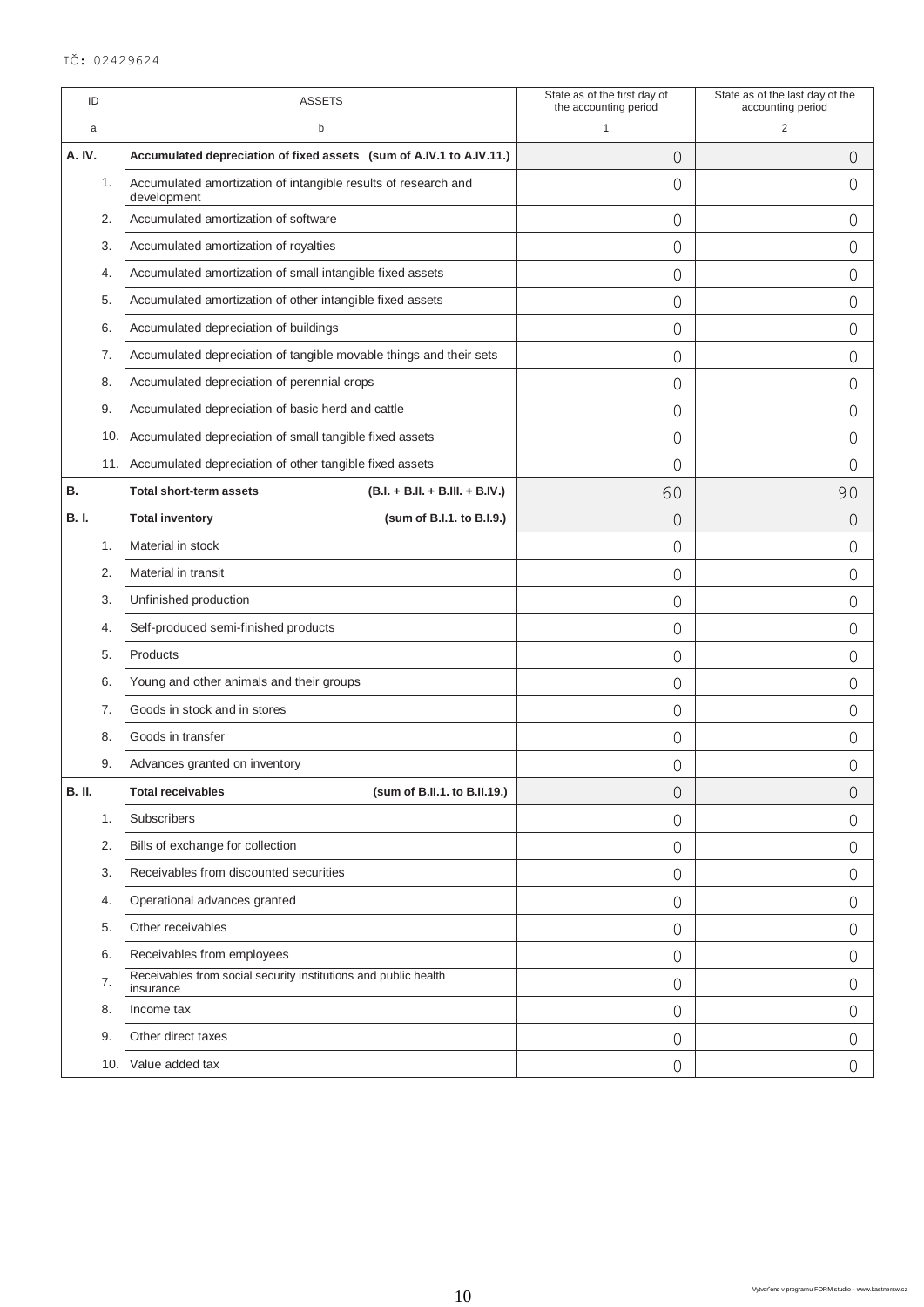#### IČ: 02429624

| ID             | <b>ASSETS</b>                                                                                                   | State as of the first day of<br>the accounting period | State as of the last day of the<br>accounting period |
|----------------|-----------------------------------------------------------------------------------------------------------------|-------------------------------------------------------|------------------------------------------------------|
| a              | b                                                                                                               | 1                                                     | $\overline{2}$                                       |
| 11.            | Other taxes and charges                                                                                         | 0                                                     | 0                                                    |
| 12.            | Claims for subsidies and other settlements with the state budget                                                | 0                                                     | 0                                                    |
| 13.            | Claims for subsidies and other settlements with the budget of the<br>bodies of territorial self-governing units | 0                                                     | 0                                                    |
| 14.            | Receivables from the partners in the company                                                                    | 0                                                     | 0                                                    |
| 15.            | Receivables from fixed term operations and options                                                              | 0                                                     | 0                                                    |
| 16.            | Receivables from issued bonds                                                                                   | 0                                                     | 0                                                    |
| 17.            | Other receivables                                                                                               | 0                                                     | $\Omega$                                             |
| 18.            | Active brokerage accounts                                                                                       | $\overline{0}$                                        | 0                                                    |
| 19.            | Adjustment to receivables                                                                                       | 0                                                     | $\Omega$                                             |
| <b>B. III.</b> | <b>Total short-term financial assets</b><br>(sum of B.III.1. to B.III.7.)                                       | 57                                                    | 87                                                   |
| 1.             | Cash in the cash register                                                                                       | 0                                                     | 0                                                    |
| 2.             | Valuables                                                                                                       | 0                                                     | 0                                                    |
| 3.             | Finances on accounts                                                                                            | 57                                                    | 87                                                   |
| 4.             | Equity trading securities                                                                                       | 0                                                     | 0                                                    |
| 5.             | Debt trading securities                                                                                         | 0                                                     | 0                                                    |
| 6.             | Other securities                                                                                                | 0                                                     | 0                                                    |
| 7.             | Money in transfer                                                                                               | 0                                                     | 0                                                    |
| <b>B. IV.</b>  | <b>Total other assets</b><br>(sum of. B.IV.1. to B.IV.2.)                                                       | 3                                                     | 3                                                    |
| 1.             | Deferred expenses                                                                                               | 3                                                     | 3                                                    |
| 2.             | Deferred income                                                                                                 | 0                                                     | 0                                                    |
|                | <b>TOTAL ASSETS</b><br>$(A. + B.)$                                                                              | 60                                                    | 90                                                   |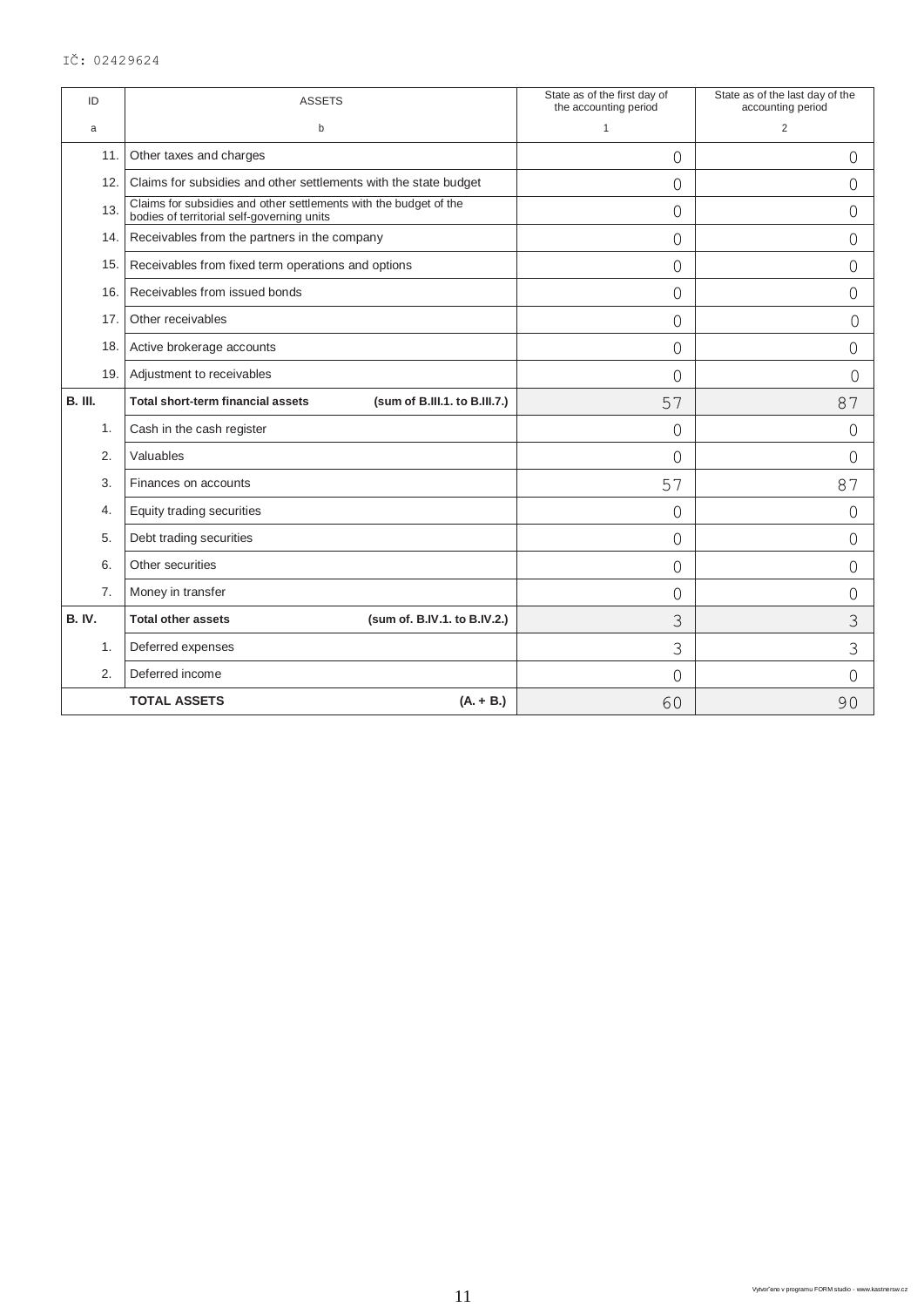| ID             |     | <b>LIABILITIES</b>                                                         | State as of the first day of<br>the accounting period | State as of the last day of the<br>accounting period |
|----------------|-----|----------------------------------------------------------------------------|-------------------------------------------------------|------------------------------------------------------|
| a              |     | b                                                                          | 3                                                     | 4                                                    |
| А.             |     | <b>Total own resources</b><br>$(A.I. + A.II.)$                             | $-307$                                                | $-684$                                               |
| A. I.          |     | <b>Total assets</b><br>$(A.I.1. + A.I.2. + A.I.3.)$                        | 0                                                     | 0                                                    |
|                | 1.  | Owners' equity                                                             | $\mathbf 0$                                           | 0                                                    |
|                | 2.  | Funds                                                                      | $\Omega$                                              | 0                                                    |
|                | 3.  | Valuation differences from revaluation of financial assets and liabilities | $\mathbf 0$                                           | 0                                                    |
| A. II.         |     | <b>Total operating result</b><br>$(A.I.I.1. + A.I.I.2. + A.I.I.3.)$        | $-307$                                                | $-684$                                               |
|                | 1.  | Profit and loss account                                                    | $-192$                                                | $-377$                                               |
|                | 2.  | Profit and loss in the approval process                                    | $-115$                                                | $-307$                                               |
|                | 3.  | Retained earnings, unpaid loss from previous years                         | 0                                                     | 0                                                    |
| <b>B.</b>      |     | <b>Total external resources</b><br>$(B.I. + B.I.I. + B.III. + B.IV.)$      | 367                                                   | 774                                                  |
| <b>B.I.</b>    |     | <b>Total reserves</b><br>(B.I.1.)                                          | 0                                                     | 0                                                    |
|                | 1.  | Reserves                                                                   | 0                                                     | 0                                                    |
| <b>B. II.</b>  |     | <b>Total long-term payables</b><br>(sum of B.II.1. to B.II.7.)             | 12                                                    | 12                                                   |
|                | 1.  | Long-term loans                                                            | 0                                                     | 0                                                    |
|                | 2.  | <b>Issued bonds</b>                                                        | 0                                                     | $\Omega$                                             |
|                | 3.  | <b>Rental liabilities</b>                                                  | 0                                                     | 0                                                    |
|                | 4.  | Long-term advances received                                                | $\mathbf 0$                                           | 0                                                    |
|                | 5.  | Long-term bills for payment                                                | $\Omega$                                              | 0                                                    |
|                | 6.  | Estimated accounts payable                                                 | 12                                                    | 12                                                   |
|                | 7.  | Other long - term liabilities                                              | 0                                                     | 0                                                    |
| <b>B. III.</b> |     | <b>Total short-term liabilities</b><br>(sum of B.III.1. to B.III.23.)      | 355                                                   | 762                                                  |
|                | 1.  | Suppliers                                                                  | 22                                                    | 58                                                   |
|                | 2.  | Bills of exchange to be paid                                               | $\mathsf{O}\xspace$                                   | 0                                                    |
|                | 3.  | Advances received                                                          | $\mathbf 0$                                           | O                                                    |
|                | 4.  | Other payables                                                             | $\mathbf 1$                                           | 0                                                    |
|                | 5.  | Employees                                                                  | 14                                                    | 16                                                   |
|                | 6.  | Other payables to the employees                                            | $\mathsf{O}$                                          | 0                                                    |
|                | 7.  | Payables to social security institutions and public health insurance       | $\mathcal{G}$                                         | $\mathsf 9$                                          |
|                | 8.  | Income tax                                                                 | $\mathsf{O}$                                          | $\mathsf{O}$                                         |
|                | 9.  | Other direct taxes                                                         | 4                                                     | $\mathbf{2}$                                         |
|                | 10. | Value added tax                                                            | $\mathsf{O}$                                          | $\mathsf{O}$                                         |
|                | 11. | Other taxes and charges                                                    | $\mathsf{O}$                                          | 0                                                    |
|                | 12. | Payables to the state budget                                               | $\mathsf{O}$                                          | $\overline{0}$                                       |
|                | 13. | Payables to the budget of the bodies of territorial self-governing units   | $\mathsf{O}$                                          | 0                                                    |
|                | 14. | Payables from underwritten outstanding securities and shares               | $\mathsf{O}$                                          | 0                                                    |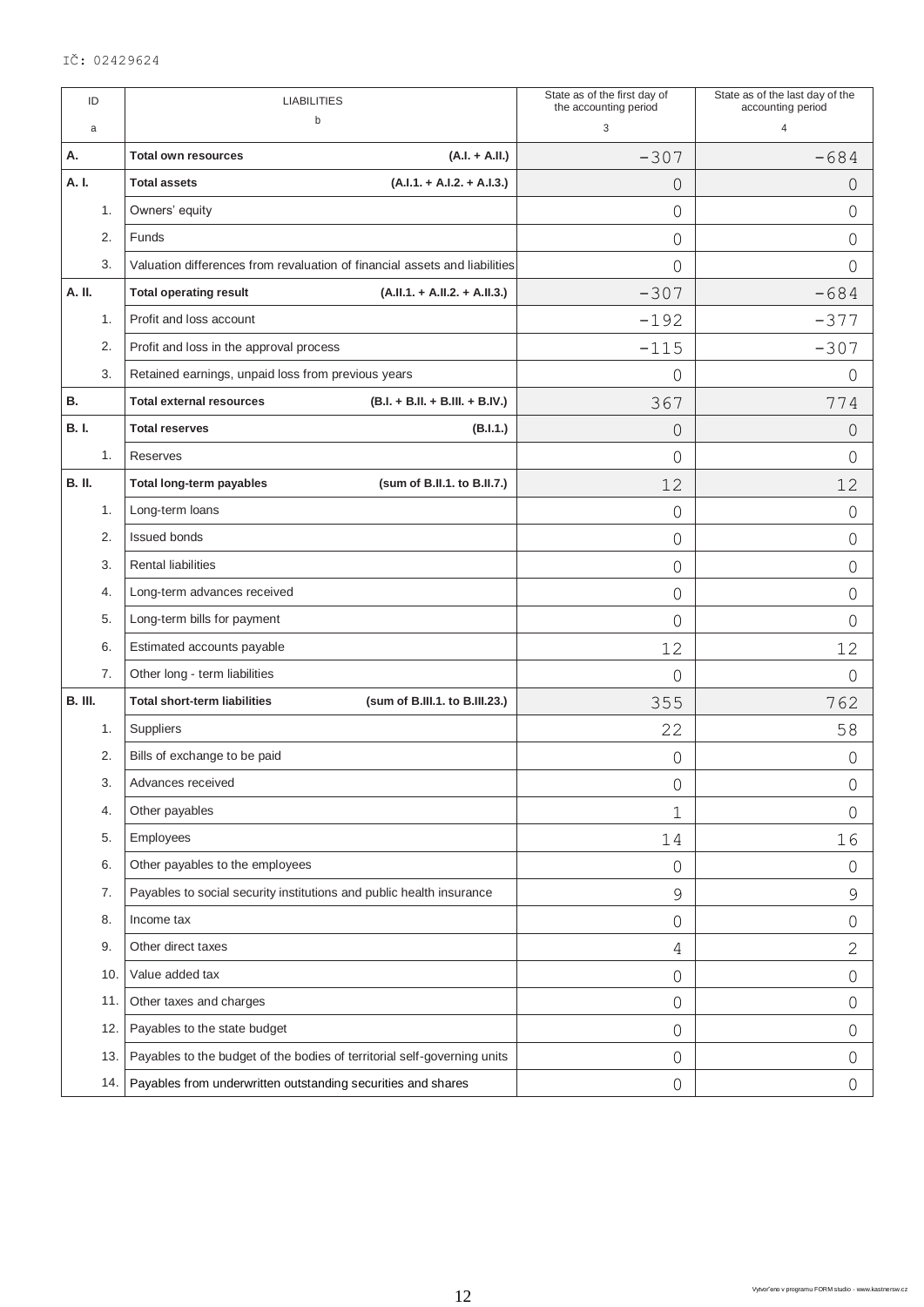| ID            | <b>LIABILITIES</b>                                            | State as of the first day of<br>the accounting period | State as of the last day of the<br>accounting period |
|---------------|---------------------------------------------------------------|-------------------------------------------------------|------------------------------------------------------|
| a             | b                                                             | 3                                                     | 4                                                    |
| 15.           | Payables to the associates in the company                     | 0                                                     | 0                                                    |
| 16.           | Liabilities from fixed term operations and options            | 0                                                     | 0                                                    |
| 17.           | Other liabilities                                             | 305                                                   | 677                                                  |
| 18.           | Short-term loans                                              | 0                                                     | 0                                                    |
| 19.           | Discount loans                                                | 0                                                     | 0                                                    |
| 20.           | Short-term bonds issued                                       | 0                                                     | 0                                                    |
| 21            | Owners' bonds                                                 | 0                                                     | 0                                                    |
| 22            | Estimated accounts payable                                    | 0                                                     | 0                                                    |
| 23.           | Other short-term financial assistance                         | 0                                                     | 0                                                    |
| <b>B. IV.</b> | (sum of B.IV.1. to B.IV.2.)<br><b>Total other liabilities</b> | 0                                                     | 0                                                    |
| 1.            | Deferred expenses                                             | 0                                                     | 0                                                    |
| 2.            | Deferred income                                               | 0                                                     | 0                                                    |
|               | <b>TOTAL LIABILITIES</b><br>$(A. + B.)$                       | 60                                                    | 90                                                   |

| Compiled on: 6.3.2019                                       | Signature record of the statutory body of the accounting unit<br>or signature record of the natural person who is the<br>accounting entity |
|-------------------------------------------------------------|--------------------------------------------------------------------------------------------------------------------------------------------|
|                                                             |                                                                                                                                            |
| Legal form of the accounting unit<br>PUBLIC SERVICE COMPANY | Person responsible for accounting (name and signature)                                                                                     |
| Scope of business                                           | Person responsible for annual accounts (name and signature)                                                                                |
|                                                             | $tel.$ :<br>line:                                                                                                                          |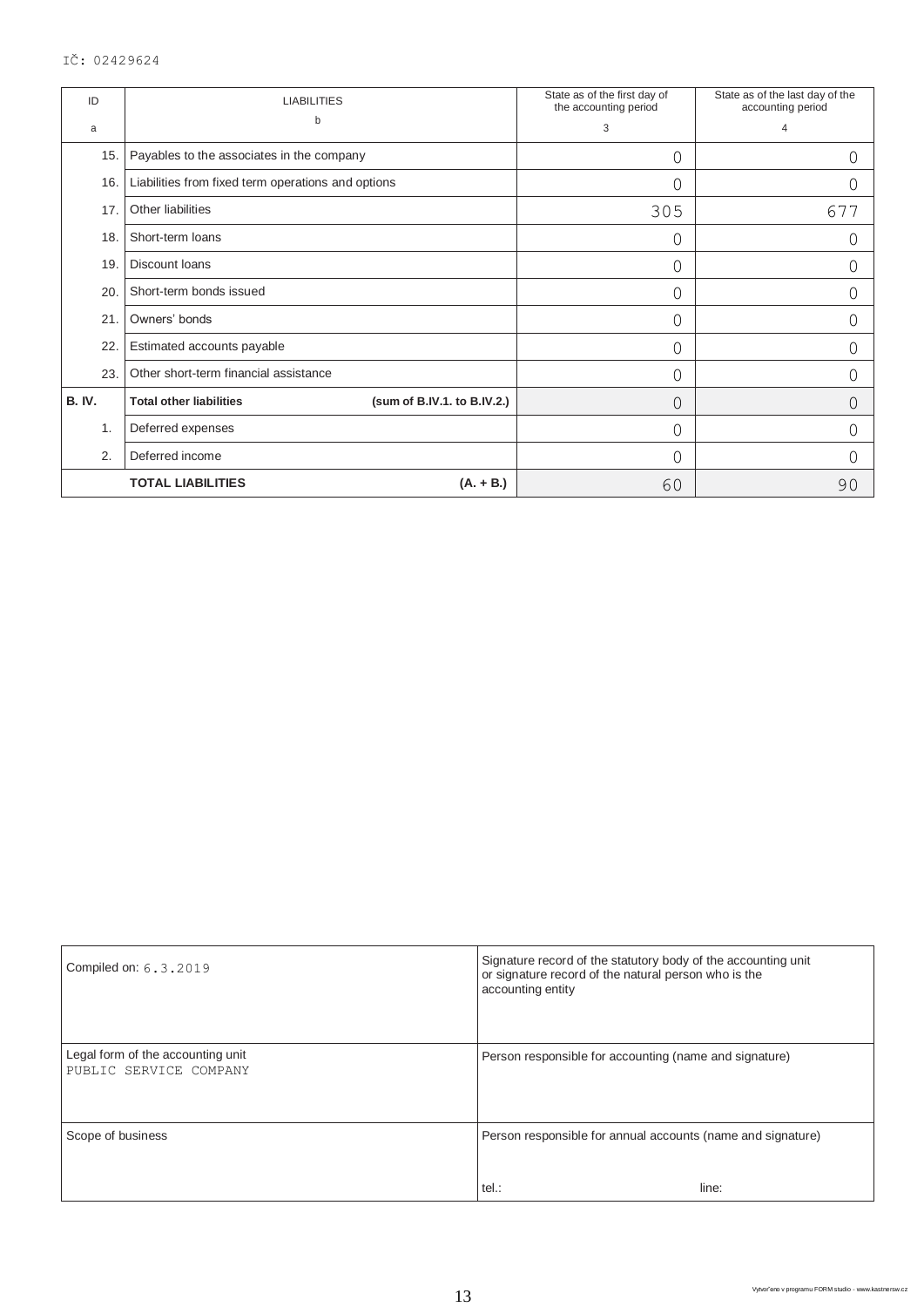### **Annual accounts appendix § 29 regulation n. 504/2002 Coll.**

In full extent

#### **Name and residency of the accounting unit**

EPIC ASSIST, o.p.s. o.p.s. Drtinova 557/10, 15000 Praha

#### **Accounting unit data**

ID: 02429624 Registered at: Registered on: 12.12.2013 Legal form: PUBLIC SERVICE COMPANY In liquidation: No Scope of business: Balance sheet date: 31.12.2018 Annual accouns compiled on: 6.3.2019 File number: O 1326

Signature record of the statutory body Signature record of the accounting unit

.............…………………………………… .............……………………………………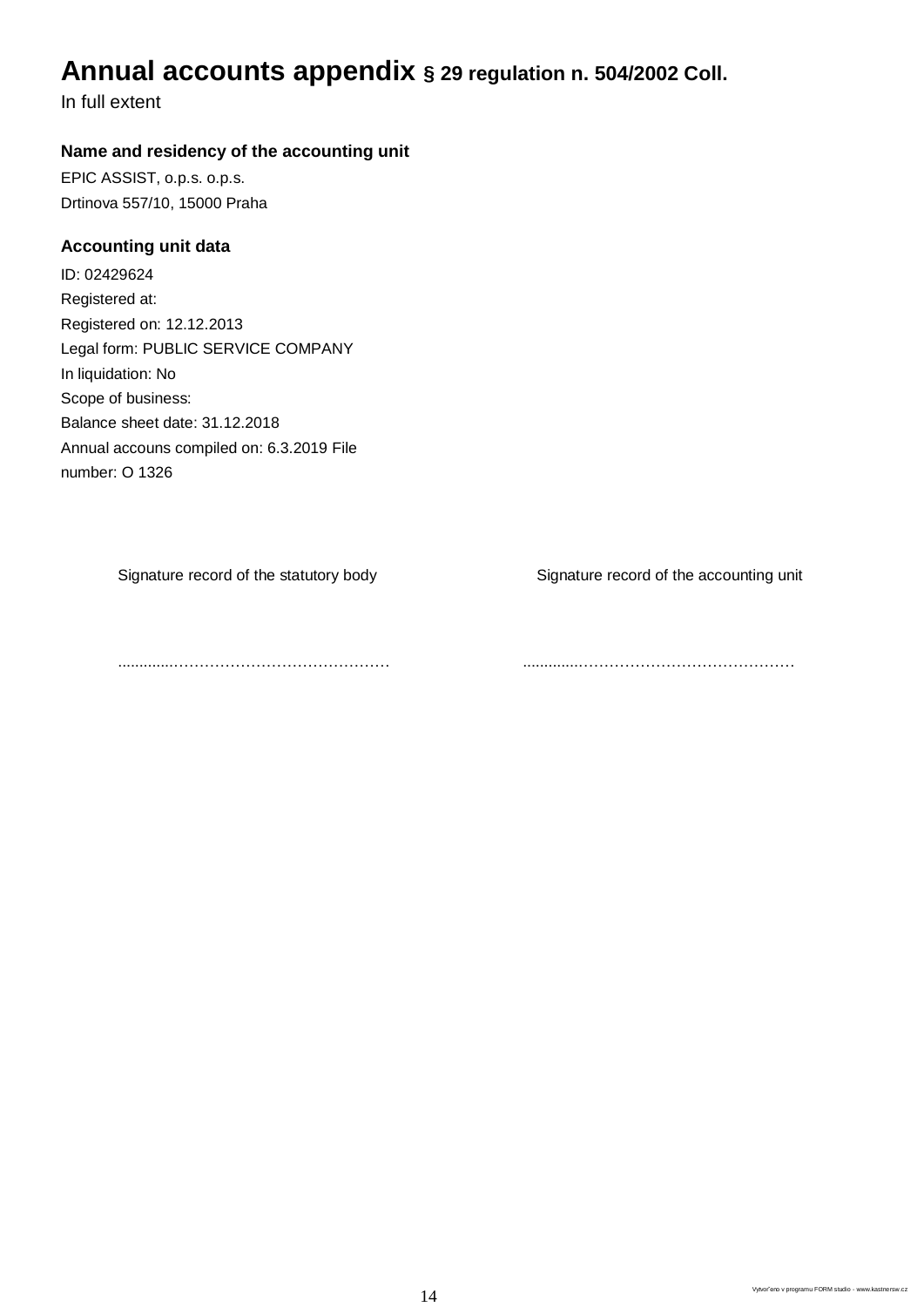## **PROFIT AND LOSS ACCOUNT for non-profit organizations**

### in full extent

as of 31.12.2018

IČO

0 2 4 2 9 6 2 4

(in thousands CZKˇ) Name and residency of the accounting unit EPIC ASSIST, o.p.s. o.p.s.

> Drtinova 557 Praha 15000

| ID     |      | <b>COSTS</b>                                                                        | Activity             |               |                     |
|--------|------|-------------------------------------------------------------------------------------|----------------------|---------------|---------------------|
| a      |      | b                                                                                   | main<br>$\mathbf{1}$ | economic<br>2 | total<br>3          |
| A.I.   |      | Consumed purchases and services purchased<br>(sum of A.I.1. to A.I.6.)              | 113                  | 0             | 113                 |
|        | 1.   | Consumption of material, energy and other non-stocked supplies                      | $\mathbf{1}$         | $\Omega$      | 1                   |
|        | 2.   | Goods sold                                                                          | $\mathsf O$          | 0             | 0                   |
|        | 3.   | Repairs and maintenance                                                             | $\mathsf O$          | 0             | 0                   |
|        | 4.   | Cost of travel                                                                      | 6                    | 0             | 6                   |
|        | 5.   | Representation costs                                                                | $\mathbf 1$          | 0             | 1                   |
|        | 6.   | Other services                                                                      | 105                  | $\Omega$      | 105                 |
| A.II.  |      | Changes in own activity inventory and capitalization<br>(sum of A.II.7. to A.II.9.) | $\mathsf O$          | 0             | 0                   |
|        | 7.   | Change in own activity inventory                                                    | 0                    | 0             | 0                   |
|        | 8.   | Capitalization of material, goods and internal services                             | $\mathsf O$          | 0             | 0                   |
|        | 9.   | Fixed assets capitalization                                                         | $\Omega$             | $\Omega$      | 0                   |
| A.III. |      | <b>Personal costs</b><br>(sum of A.III.10. to A.III.14.)                            | 335                  | 0             | 335                 |
|        | 10.  | Labor costs                                                                         | 249                  | 0             | 249                 |
|        | 11.  | Statutory social insurance                                                          | 85                   | 0             | 85                  |
|        | 12.  | Other social insurance                                                              | 0                    | $\Omega$      | 0                   |
|        | 13.  | Statutory social costs                                                              | $\mathbf 1$          | 0             | 1                   |
|        | 14.  | Other social costs                                                                  | $\mathsf O$          | 0             | 0                   |
| A.IV.  |      | <b>Taxes and charges</b><br>(A.IV.15.)                                              | 0                    | 0             | 0                   |
|        | 15.1 | Taxes and charges                                                                   | $\mathbf 0$          | 0             | 0                   |
| A.V.   |      | Other costs<br>(sum of A.V.16. to A.V.22.)                                          | 22                   | $\Omega$      | 22                  |
|        | 16.  | Contractual fines, late payment interests, other fines and<br>penalties             | $\mathsf{O}$         | 0             | $\mathsf{O}\xspace$ |
|        | 17.  | Write-off of bad debt                                                               | $\mathsf O$          | 0             | 0                   |
|        | 18.  | Interest costs                                                                      | $\mathsf O$          | 0             | 0                   |
|        | 19   | Exchange rate losses                                                                | 11                   | 0             | 11                  |
|        | 20.  | Gifts                                                                               | 0                    | 0             | $\circ$             |
|        | 21   | Deficits and damages                                                                | $\overline{0}$       | 0             | 0                   |
|        | 22.  | Different other costs                                                               | 11                   | 0             | 11                  |
|        |      |                                                                                     |                      |               |                     |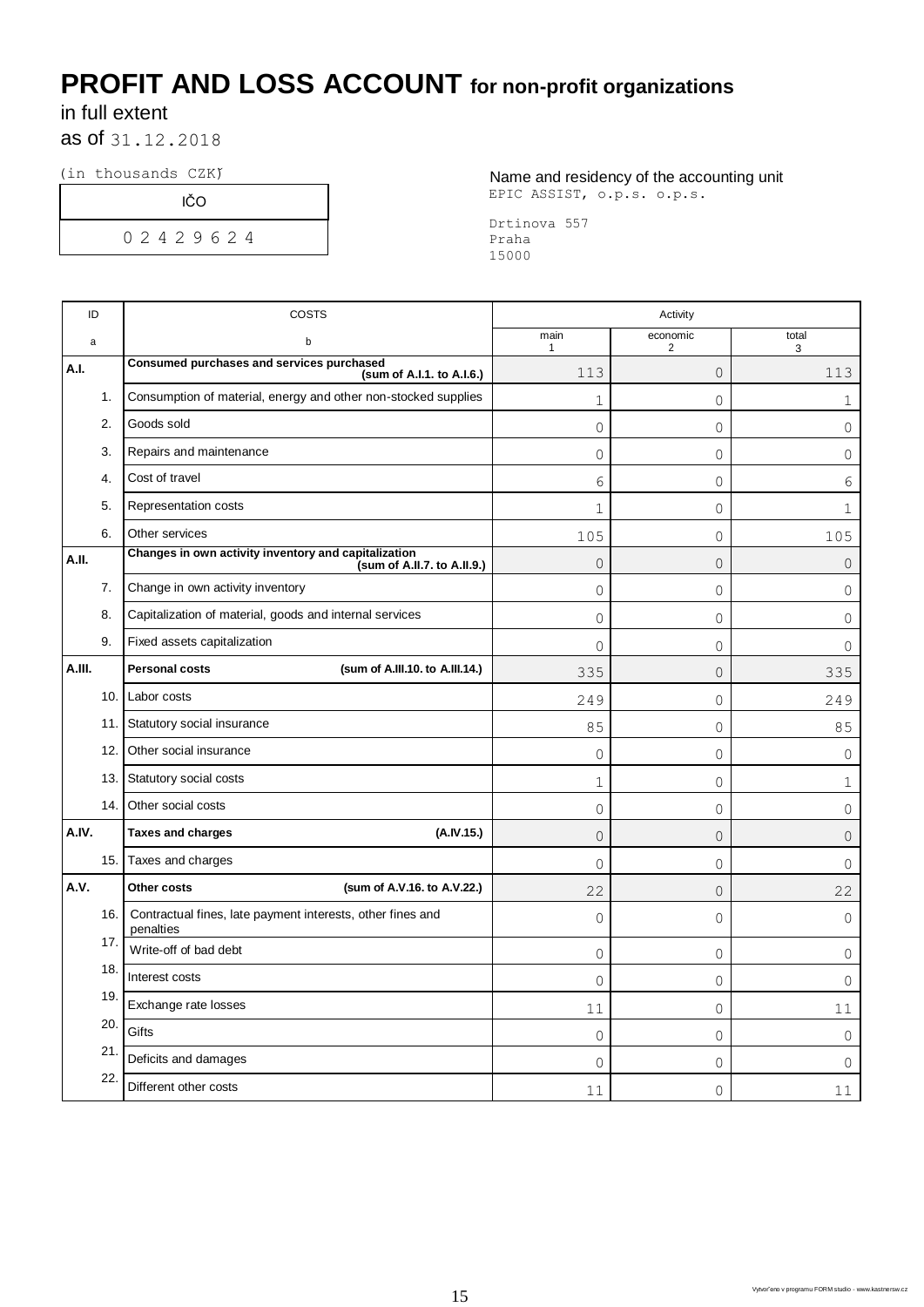| ID      | COSTS                                                                                                          | Activity |               |         |
|---------|----------------------------------------------------------------------------------------------------------------|----------|---------------|---------|
| а       | b                                                                                                              | main     | economic<br>2 | total 3 |
| A.VI.   | Depreciation, sold assets, creation and use of reserves and<br>(sum of A.VI.23. to A.I.27.)<br>adjusting items | 0        |               |         |
|         | 23. Fixed assets depreciation                                                                                  | $\Omega$ |               |         |
| 24.     | I Fixed assets sold                                                                                            | $\Omega$ |               |         |
| 25.     | Securities and shares sold                                                                                     | $\Omega$ | C             |         |
| 26.     | Material sold                                                                                                  | 0        |               |         |
|         | 27. Creation and use of reserves and adjusting items                                                           | 0        | Λ             |         |
| A.VII.  | <b>Contributions provided</b><br>(A.VII.28.)                                                                   | 0        |               |         |
| 28.     | Membership fees provided and contributions accounted<br>between organizational units                           | 0        |               |         |
| A.VIII. | (A.VIII.29.)<br>Income tax                                                                                     | $\Omega$ |               |         |
| 29.     | I Income tax                                                                                                   | $\Omega$ | Λ             |         |
|         | TOTAL COSTS (A.I. + A.II. + A.III. + A.IV. + A.V. + A.VI. +<br>A.VII. + A.VIII.)                               | 470      |               | 470     |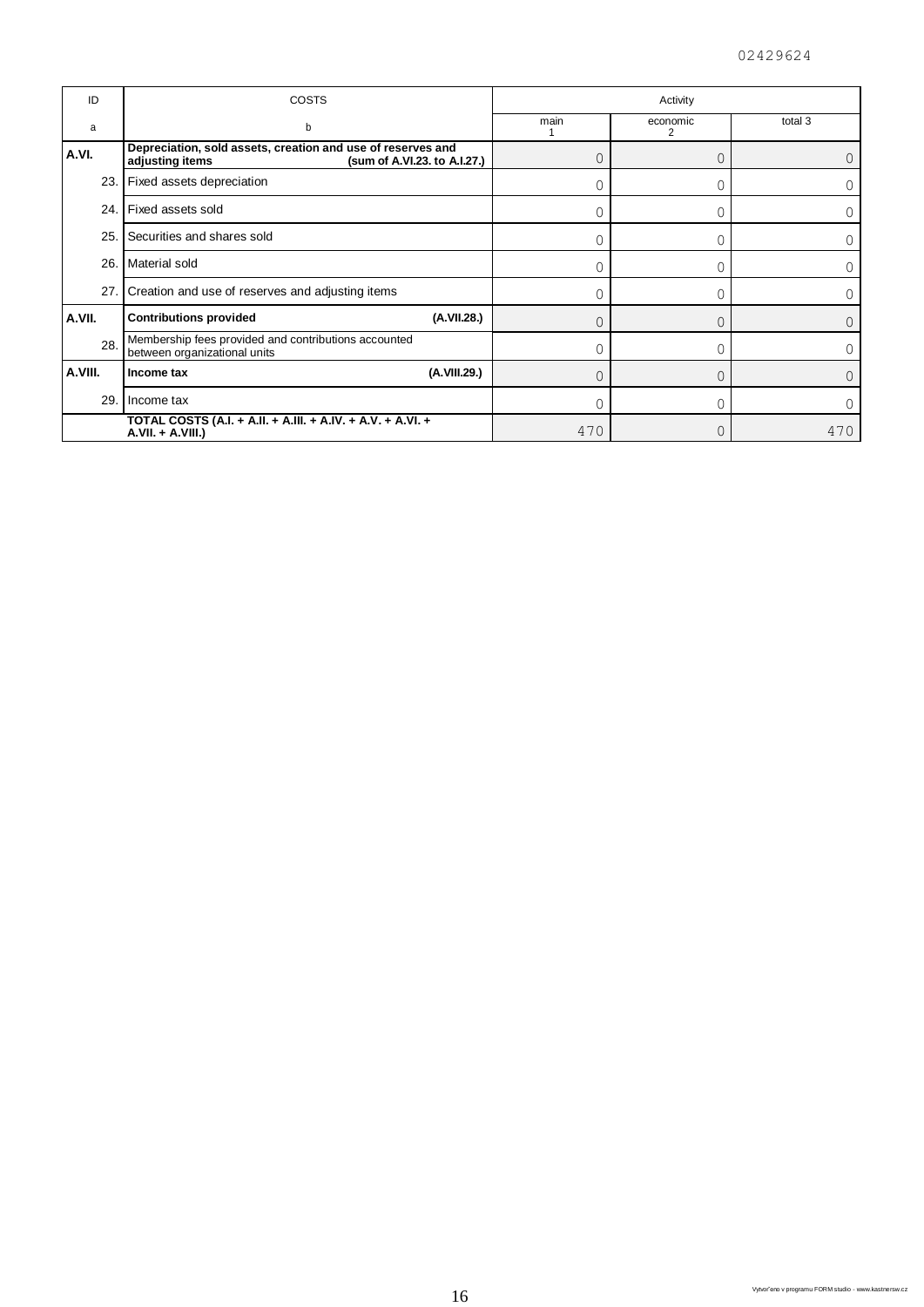| ID           |      | <b>REVENUES</b>                                                      | Activity             |               |                |
|--------------|------|----------------------------------------------------------------------|----------------------|---------------|----------------|
| a            |      | b                                                                    | main<br>$\mathbf{1}$ | economic<br>2 | total<br>3     |
| B.I.         |      | <b>Operational subsidies</b><br>(B.1.1.)                             | $\overline{0}$       | $\Omega$      | $\overline{0}$ |
|              | 1.   | Operational subsidies                                                | 0                    | 0             | 0              |
| <b>B.II.</b> |      | <b>Contributions received</b><br>(sum of B.II.2. to B.II.4.)         | $\overline{0}$       | $\Omega$      | $\overline{0}$ |
|              | 2.   | Received contributions accounted between organizational units        | $\mathbf 0$          | 0             | 0              |
|              | 3.   | Received contributions (donations)                                   | $\mathbf 0$          | 0             | 0              |
|              | 4.   | Received membership fees                                             | $\mathbf 0$          | 0             | $\Omega$       |
| B.III.       |      | Revenues from own work and goods                                     | 92                   | $\Omega$      | 92             |
| B.IV.        |      | Other revenues<br>(sum of B.VI.5. to B.VI.10.)                       | $\mathbf 1$          | $\Omega$      | 1              |
|              | 5.   | Contractual fines, late payment interests, other fines and penalties | $\Omega$             | 0             | $\Omega$       |
|              | 6.   | Payments for written-off receivables                                 | $\mathbf 0$          | 0             | $\Omega$       |
|              | 7.   | Interest income                                                      | $\mathbf 0$          | 0             | 0              |
|              | 8.   | Exchange rate gains                                                  | $\mathbf{1}$         | 0             | 1              |
|              | 9.   | Funds clearance                                                      | $\mathbf 0$          | 0             | $\Omega$       |
|              | 10.1 | Different other revenues                                             | 0                    | 0             | 0              |
| B.V.         |      | Sales of assets revenues<br>(sum of B.V.11. to B.V.15.)              | $\circ$              | $\Omega$      | $\Omega$       |
|              | 11.1 | Sales of intangible and tangible fixed assets revenues               | $\mathbf 0$          | 0             | 0              |
|              | 12.  | Sales of securities and shares revenues                              | $\mathbf 0$          | 0             | 0              |
|              | 13.  | Sales of material revenue                                            | $\circ$              | 0             | $\Omega$       |
|              | 14.  | Revenues from short-term financial assets                            | $\mathbf 0$          | 0             | $\Omega$       |
|              |      | 15. Revenues from long-term financial assets                         | $\Omega$             | 0             | <sup>n</sup>   |
|              |      | <b>TOTAL REVENUES</b><br>$(B.I. + B.I.I. + B.III. + B.IV. + B.V.)$   | 93                   | 0             | 93             |
| C.           |      | Profit before tax                                                    | $-377$               | 0             | $-377$         |
| D.           |      | Profit after tax                                                     | $-377$               | 0             | $-377$         |

| Compiled on:<br>6.3.2019                                    | Signature record of the statutory body of the accounting unit or<br>signature record of the natural person who is the accounting entity |
|-------------------------------------------------------------|-----------------------------------------------------------------------------------------------------------------------------------------|
| Legal form of the accounting unit<br>PUBLIC SERVICE COMPANY | Person responsible for accounting (name and signature)                                                                                  |
| Scope of business                                           | Person responsible for annual accounts (name and signature)<br>$tel.$ :<br>line:                                                        |